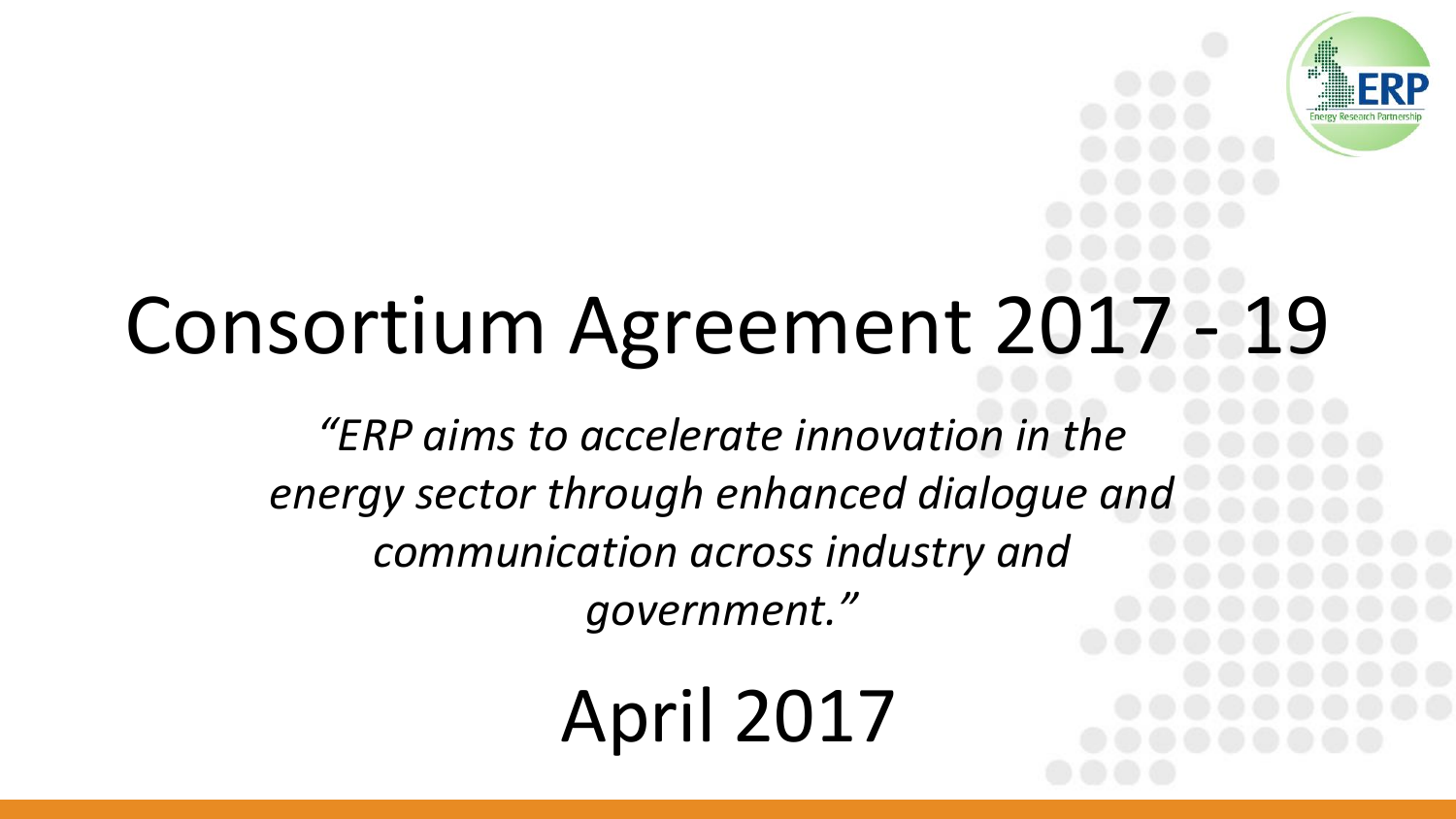## Key points

- Key value of ERP is in its membership and its convening power
- Continue on quarterly schedule
- Project identification taking two different approaches:
	- Reactive emerging trends and business needs.
	- Proactive anticipate key government decisions or challenges.
- Cease to employ an Analysis Team, seeking to deliver outputs in an adaptable and flexible manner
	- Through Academic partners, or,
	- Sponsorship of project work on a case by case basis, or,
	- More support from member organisations.
- Focus the work at early stage to deliver fast and tangible outcomes

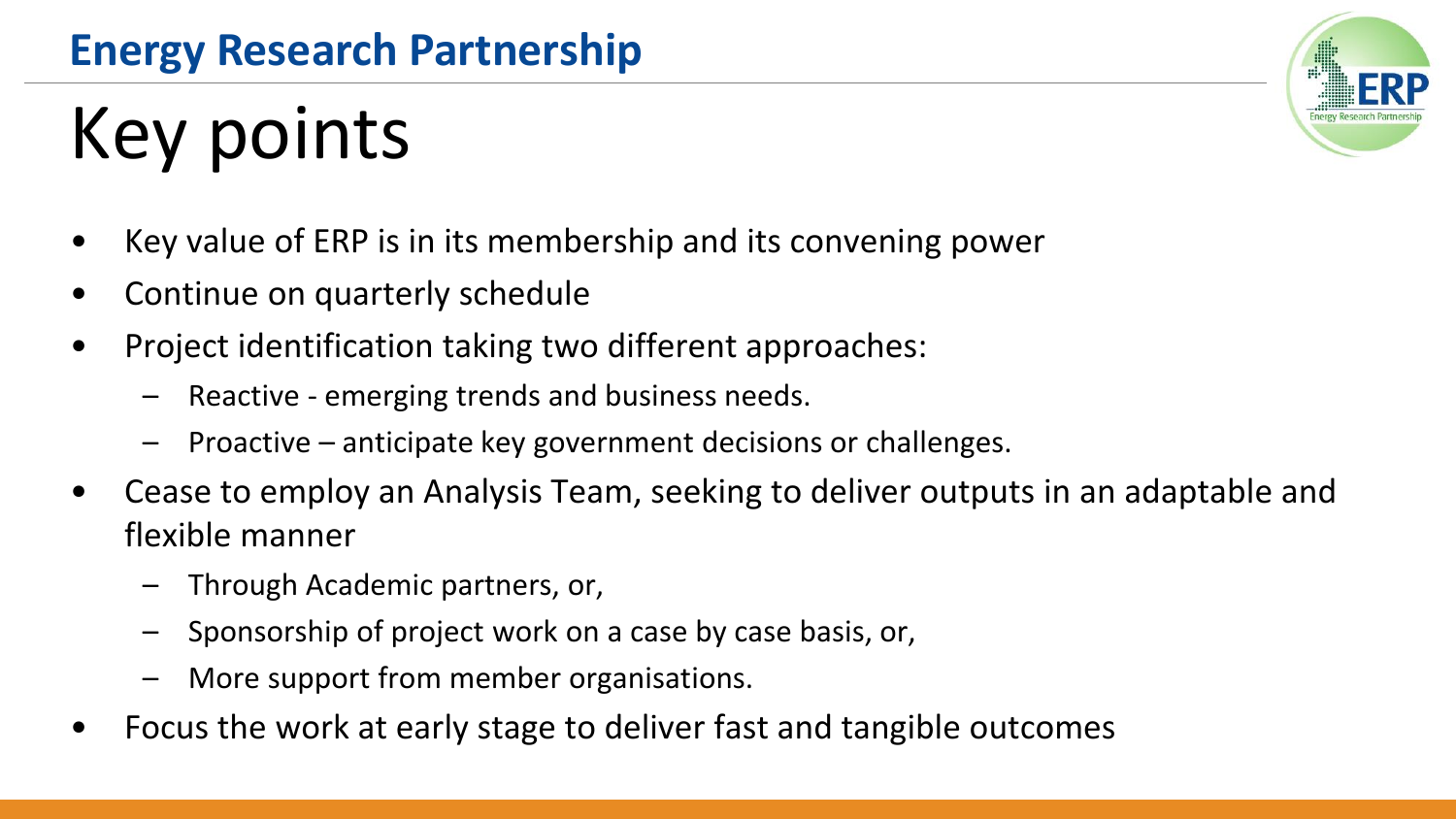## Structure

- Option 1, contributions cover:
	- Quarterly plenary meetings and events
	- Project meetings and events
	- Employ admin support to coordinate members and events
	- Overheads and G&A expenses (rent, IT, website)
- Option 2, contributions cover
	- As option 1, but also employ Technical Secretary to support Memberled projects